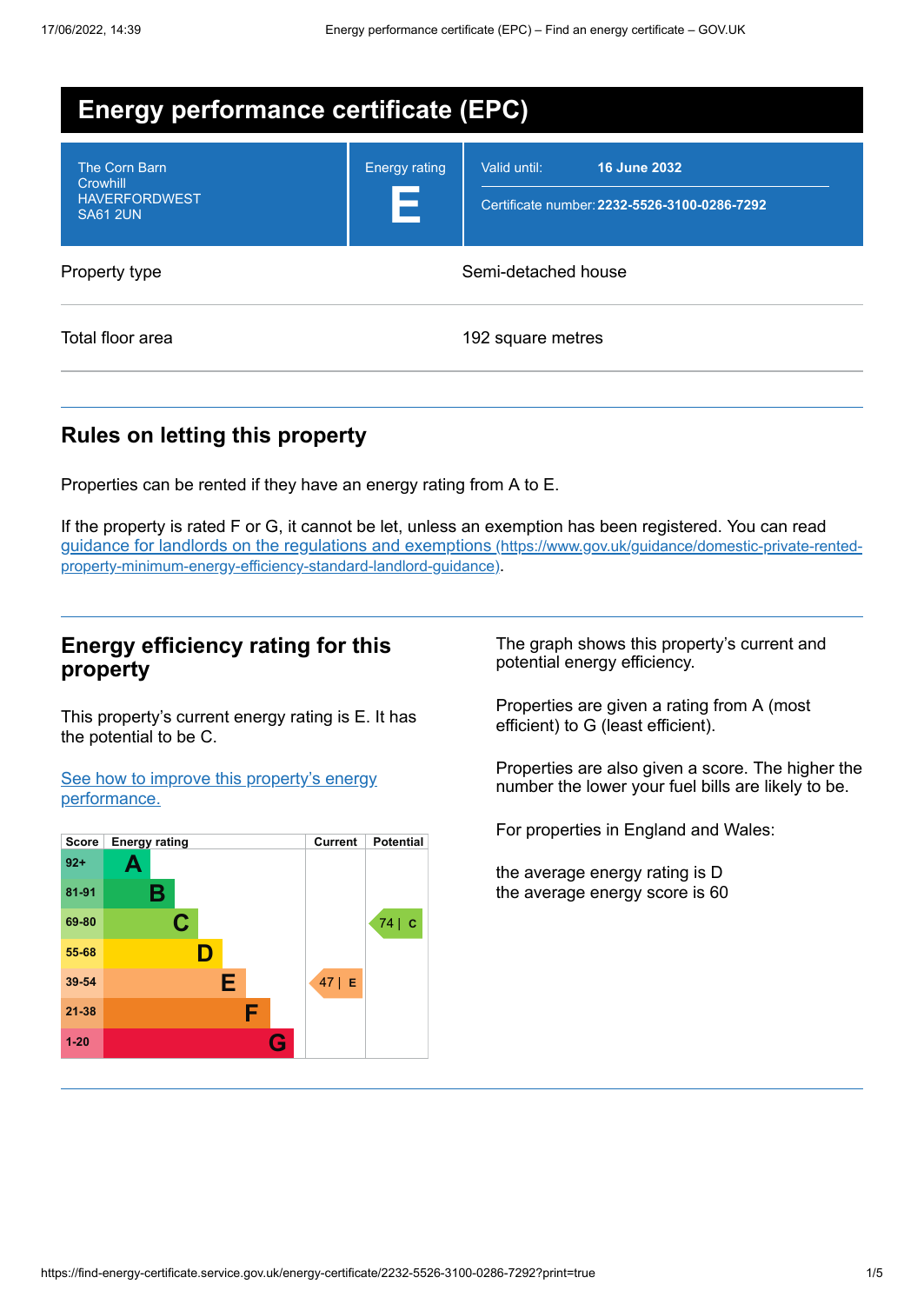# **Breakdown of property's energy performance**

This section shows the energy performance for features of this property. The assessment does not consider the condition of a feature and how well it is working.

Each feature is assessed as one of the following:

- very good (most efficient)
- good
- average
- poor
- very poor (least efficient)

When the description says "assumed", it means that the feature could not be inspected and an assumption has been made based on the property's age and type.

| <b>Feature</b>       | <b>Description</b>                                        | Rating    |
|----------------------|-----------------------------------------------------------|-----------|
| Wall                 | Sandstone or limestone, as built, no insulation (assumed) | Very poor |
| Wall                 | Cavity wall, as built, insulated (assumed)                | Good      |
| Roof                 | Pitched, 100 mm loft insulation                           | Average   |
| Roof                 | Roof room(s), ceiling insulated                           | Poor      |
| Window               | Fully double glazed                                       | Average   |
| Main heating         | Boiler and radiators, oil                                 | Average   |
| Main heating control | Programmer, TRVs and bypass                               | Average   |
| Hot water            | From main system                                          | Average   |
| Lighting             | Low energy lighting in 50% of fixed outlets               | Good      |
| Floor                | Suspended, no insulation (assumed)                        | N/A       |
| Floor                | Solid, no insulation (assumed)                            | N/A       |
| Secondary heating    | Room heaters, dual fuel (mineral and wood)                | N/A       |

#### **Primary energy use**

The primary energy use for this property per year is 214 kilowatt hours per square metre (kWh/m2).

#### **Additional information**

Additional information about this property:

- Stone walls present, not insulated
- Dwelling has access issues for cavity wall insulation
- Dwelling may be exposed to wind-driven rain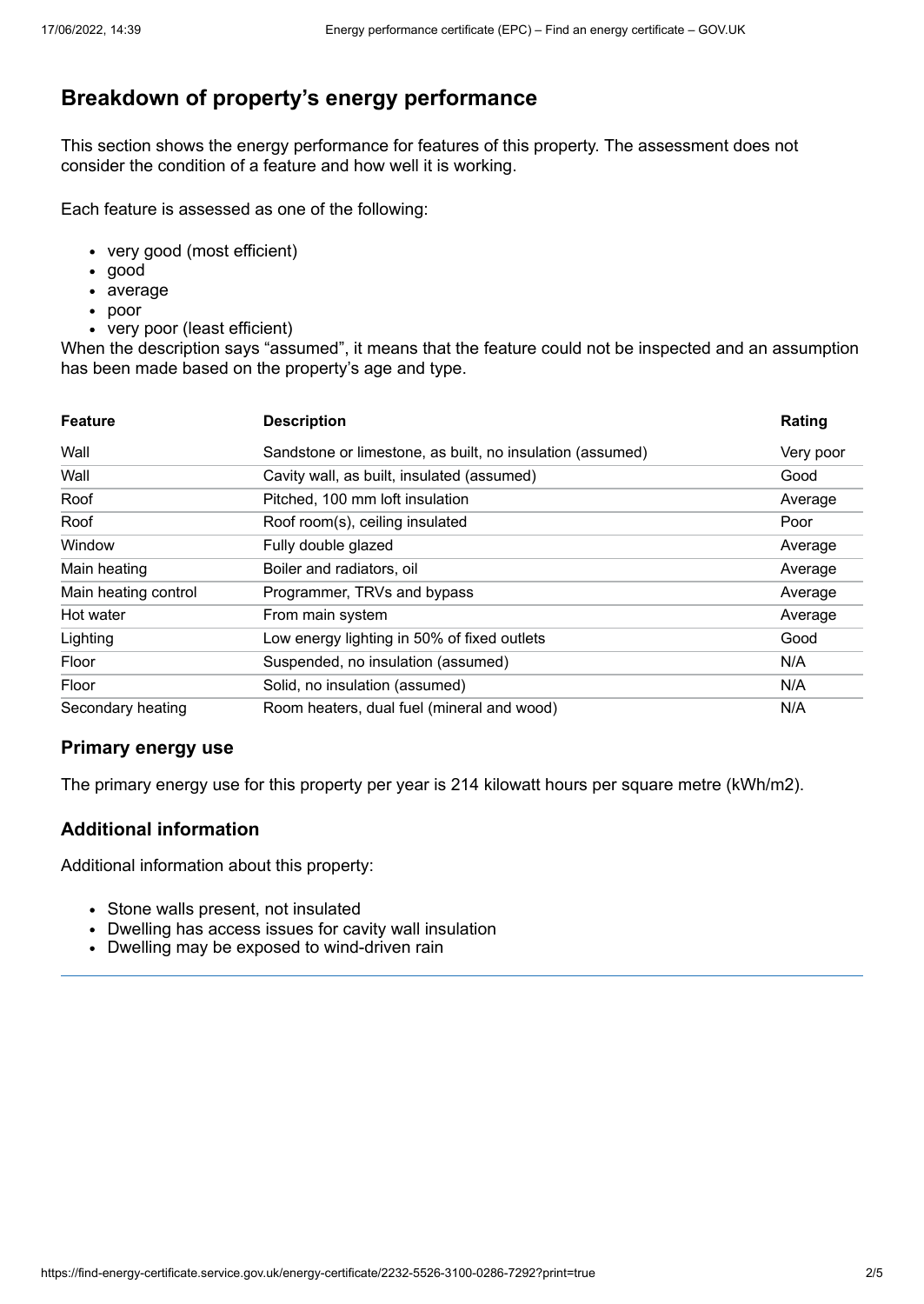|                                                                                                                                               | 11.0 tonnes of CO2                                      |
|-----------------------------------------------------------------------------------------------------------------------------------------------|---------------------------------------------------------|
| This property's potential<br>production                                                                                                       | 5.3 tonnes of CO2                                       |
| By making the recommended changes, you<br>could reduce this property's CO2 emissions by<br>5.7 tonnes per year. This will help to protect the |                                                         |
|                                                                                                                                               |                                                         |
| Environmental impact ratings are based on                                                                                                     |                                                         |
| energy use. They may not reflect how energy is<br>consumed by the people living at the property.                                              |                                                         |
|                                                                                                                                               | environment.<br>assumptions about average occupancy and |

# <span id="page-2-0"></span>**Improve this property's energy performance**

By following our step by step recommendations you could reduce this property's energy use and potentially save money.

Carrying out these changes in order will improve the property's energy rating and score from E (47) to C (74).

| <b>Step</b>                             | <b>Typical installation cost</b> | <b>Typical yearly saving</b> |
|-----------------------------------------|----------------------------------|------------------------------|
| 1. Room-in-roof insulation              | £1,500 - £2,700                  | £214                         |
| 2. Internal or external wall insulation | £4,000 - £14,000                 | £80                          |
| 3. Floor insulation (suspended floor)   | £800 - £1,200                    | £68                          |
| 4. Floor insulation (solid floor)       | £4,000 - £6,000                  | £51                          |
| 5. Low energy lighting                  | £30                              | £50                          |
| 6. Heating controls (room thermostat)   | £350 - £450                      | £66                          |
| 7. Condensing boiler                    | £2,200 - £3,000                  | £80                          |
| 8. Solar water heating                  | £4,000 - £6,000                  | £41                          |
| 9. Solar photovoltaic panels            | £3,500 - £5,500                  | £370                         |

## **Paying for energy improvements**

Find energy grants and ways to save energy in your home. [\(https://www.gov.uk/improve-energy-efficiency\)](https://www.gov.uk/improve-energy-efficiency)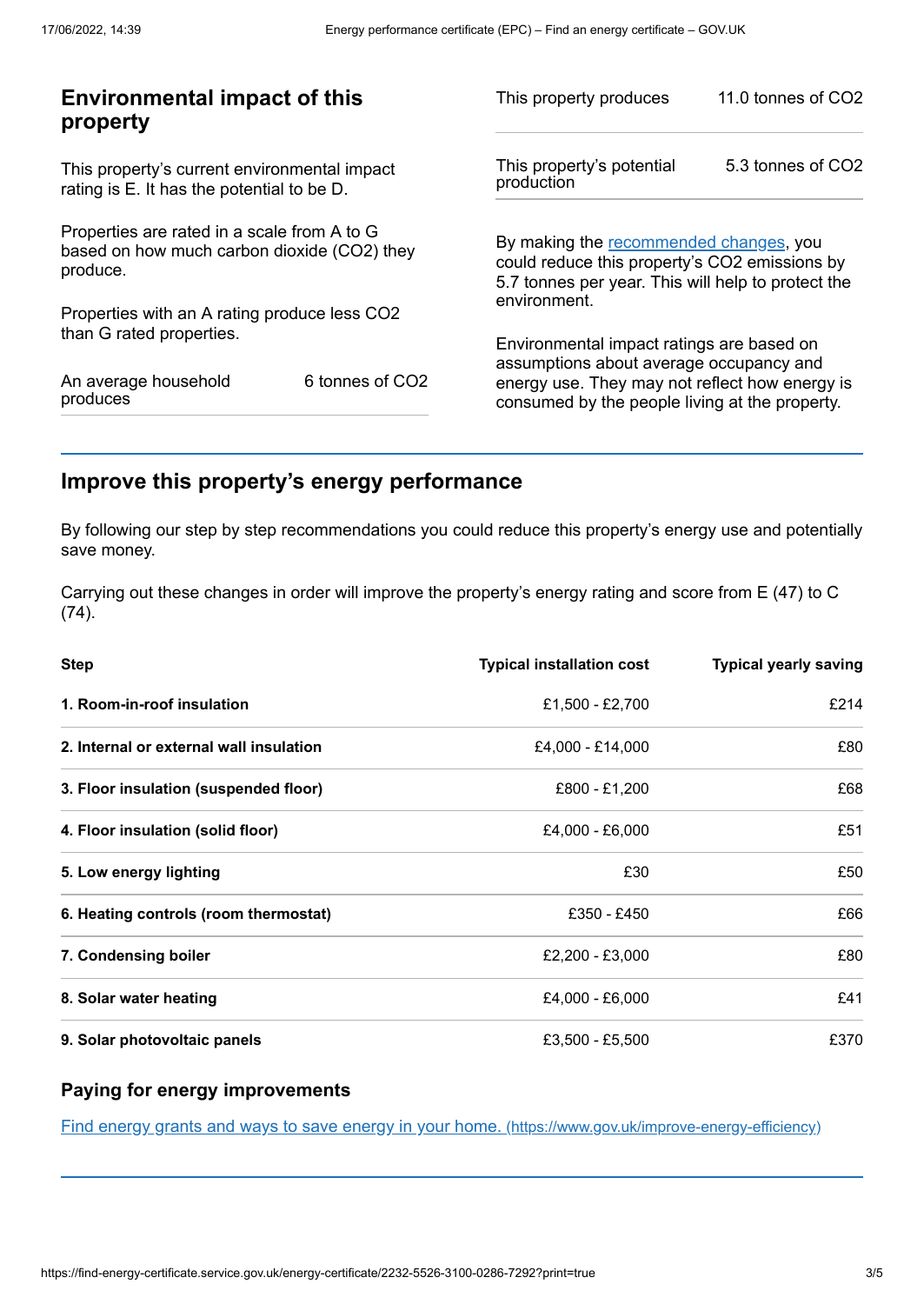## **Estimated energy use and potential savings**

| Estimated yearly energy<br>cost for this property | £1657 |
|---------------------------------------------------|-------|
| Potential saving                                  | £650  |

The estimated cost shows how much the average household would spend in this property for heating, lighting and hot water. It is not based on how energy is used by the people living at the property.

The potential saving shows how much money you could save if you complete each [recommended](#page-2-0) step in order.

For advice on how to reduce your energy bills visit Simple Energy Advice [\(https://www.simpleenergyadvice.org.uk/\)](https://www.simpleenergyadvice.org.uk/).

#### **Heating use in this property**

Heating a property usually makes up the majority of energy costs.

### Estimated energy used to heat this property

| Type of heating           | <b>Estimated energy used</b>           |
|---------------------------|----------------------------------------|
| Space heating             | 23778 kWh per year                     |
| Water heating             | 2797 kWh per year                      |
| insulation                | Potential energy savings by installing |
| <b>Type of insulation</b> | Amount of energy saved                 |
| <b>Loft insulation</b>    | 452 kWh per year                       |
| Solid wall insulation     | 1397 kWh per vear                      |